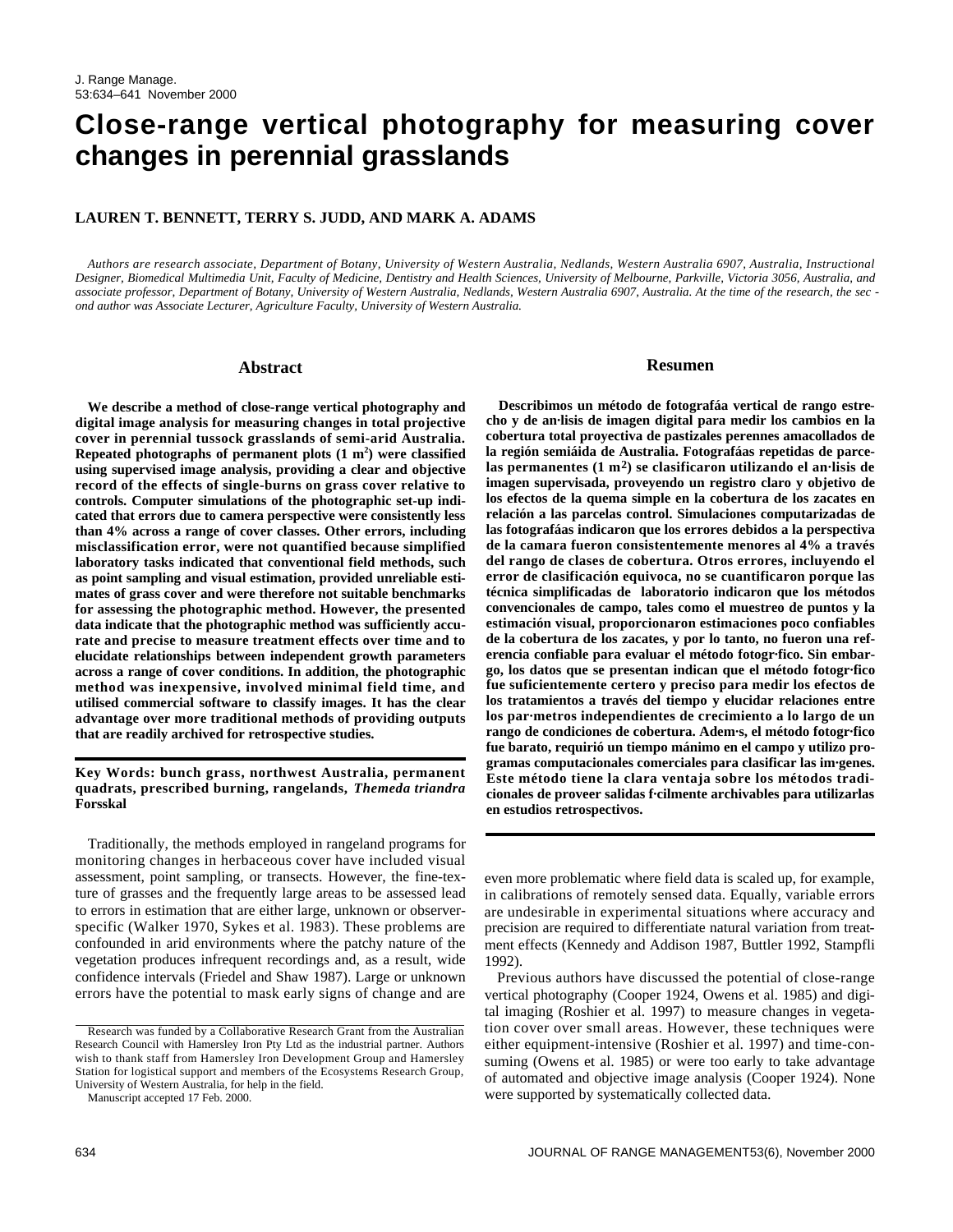Our objective was to demonstrate the use of close-range vertical photography and computerised image analysis in measuring changes in total cover of perennial tussock grasslands in semi-arid Australia. Using images of treatment plots over 2 years, we examined the potential of this method for providing objective measures of grass cover over a range of growth conditions. Relationships were described between cover across successive dates in permanent treatment plots and between cover and total biomass in temporary plots. Errors due to camera perspective were estimated using computer models of the photographic set-up. Finally, to evaluate the potential of more traditional methods for providing estimates of 'true' grass cover against which the photographic method could be assessed, we quantified errors in point sampling and visual estimation using highly simplified laboratory tasks.

#### **Materials and Methods**

#### **Study sites**

Two study sites, 11 km apart, were located on Hamersley Station (22º17'S 117º40'E) in the remote Pilbara region, northwest Australia (about 1,700 km north of the laboratory in Perth). The station occupies 224,000 ha, has been a pastoral lease since 1878, and currently runs 5,000 to 6,000 cattle. The climate is sub-tropical and semi-arid. Annual rainfall is  $356 \pm$ 153 mm (81-year mean  $\pm$  SD) falling on an average of 28 days mainly after summer cyclones (December to February). Air temperatures range from warm in winter (mean minimum and maximum of 11 and 24ºC in July) to hot in summer (mean minimum and maximum of 26 and 40ºC in January). Mean soil temperatures at 5 cm depth typically exceed 30ºC from October to March with mean maxima greater than 40ºC for the same months as measured from 1996 to 1998 at 1 site. Both sites were flat with soils derived from Quaternary alluvium. Soils were vertisols characterised by red swelling clays underlain by calcrete at about 60 cm depth.

Sites were located within perennial tussock grasslands dominated by a single species, kangaroo grass (*Themeda trian dra* Forsskal), with ephemeral forbs less than 3% by weight (L.T. Bennett and M. A. Adams, unpublished data). Basal cover, of about 15%, was uniformly distributed across each site with litter concentrated around tussocks and with predominantly bare soil between tussocks. Both sites were more than 2.5 km from the nearest

water source and were of good range condition with no obvious erosion features associated with degradation (Tongway and Hindley 1995). Perennial tussock grasses, or 'bunch' grasses, are widely distributed throughout tropical, sub-tropical, and temperate Australia in a range of vegetation types. Kangaroo grass is a warm season perennial, characterised by tall flowering stems (up to 2 m), that occurs in all Australian states and in parts of South Africa and eastern Asia (Moore 1970). Kangaroo grass is often managed by regular burning in temperate and tropical zones but the use of prescribed fire in semi-arid regions such as the Pilbara has not been fully evaluated.

#### **Treatment and plot design**

A single experimental area of 1 ha was fenced at each site to exclude grazing. Treatment plots of 5 x 5 m were randomised in 4 complete blocks and were separated by 5 m buffer zones. 'Burn' and control plots were randomly distributed amongst 5 other treatments involving single and combined additions of N and P (50 kg ha<sup>-1</sup> N, 25 kg ha<sup>-1</sup> P) and additions of water either alone or with a combined NP addition. To examine interactions between block and treatment (Underwood 1997), we included an additional random replicate of both control and 'burn' treatments in each block, increasing the total number of treatment plots at each site to 36 ((2 treatments  $x$  4 blocks  $x$  2 replicates) + (5 treatments  $x$ 4 blocks)). Since our primary aim was to demonstrate and evaluate the photographic method rather than to interpret treatment effects, we have included all data from control and 'burn' plots because it was the most complete data set. Examination of effects of nutrient and water additions was beyond the scope of this paper and only limited data from these treatments were included to illustrate relationships between biomass and cover (see below).

'Burn' plots in the same block were ignited in sequence over 2 consecutive evenings in late November 1996 (1 evening per site). During burning, wind speeds were negligible, air temperatures ranged from 31 to 38ºC and relative humidity was 9 to 15%. Plots were ignited on all sides and fire consumed all aboveground biomass within 2 to 4 min, leaving a minimal cover of ash around tussock bases. Flame heights, monitored using video recording, were consistently less than 1 m and there was no increase in soil temperatures at 2 cm depth for the duration of the burns.

The first rain of a wet summer (494

mm) fell about 20 days after burning and, by March 1997, most of the burnt tussocks had successfully recovered. An extended dry period followed (130 mm from March 1997 to February 1998 inclusive), before an average autumn (115 mm from March to May 1998) and an above-average winter (202 mm from mid-June to August) in 1998 (data from 2 stations within 2 to 32 km of sites).

#### **Photography and image analysis**

A single permanent sub-plot of 1 x 1 m was established at the center of each treatment plot. These sub-plots were marked by 2 steel 'locating rods' in diagonally opposite corners which allowed a portable  $1 \text{ m}^2$ quadrat, mounted on legs, to be accurately placed at each sampling date (Fig. 1).

The permanent sub-plots were photographed using close-range vertical photography on 5 October 1996 (before treatment), 2 December 1996 (burnt only), 21 March 1997 (after good summer rains), 29 June 1997, 12 November 1997, 6 June 1998 (after an extended dry period), and 1 October 1998 (after good winter rains). At each date (except June 1998), an equivalent 'biomass' sub-plot  $(1 \text{ m}^2)$  was photographed in the surrounding treated area prior to complete harvest. All permanent sub-plots were photographed at each date but the number of 'biomass' sub-plots ranged from 2 to 4 per treatment per site according to logistical constraints of each sampling trip. Biomass was not sampled in June 1998 because heavy rains prevented further access to sites. Samples were separated in the field into litter, ephemeral forbs and standing kangaroo grass. After drying (75ºC for 48 hours) and weighing, a sub-sample of the standing kangaroo grass (about 30% by mass) was further sorted into green foliage, standing dead foliage, persistent 'crowns' at tussock bases, flowering stems and seed heads. Limited data from 'biomass' sub-plots were included here to examine relationships between total projective cover and total aboveground biomass, and to aid interpretation of cover changes in permanent sub-plots using, for example, proportional changes in biomass components. Detailed analysis of treatment effects on biomass components will not be presented here.

Photographs were taken with a 35 mm SLR camera (Canon EOS 100, Canon Inc., Tokyo, Japan) fitted with a 35 mm lens. The camera was mounted, at 2 m height, on a portable, self-supporting aluminium stand (Fig. 1) equipped with a collapsible camera arm and 2 telescopic legs for ease of transport. Bubble levels were used to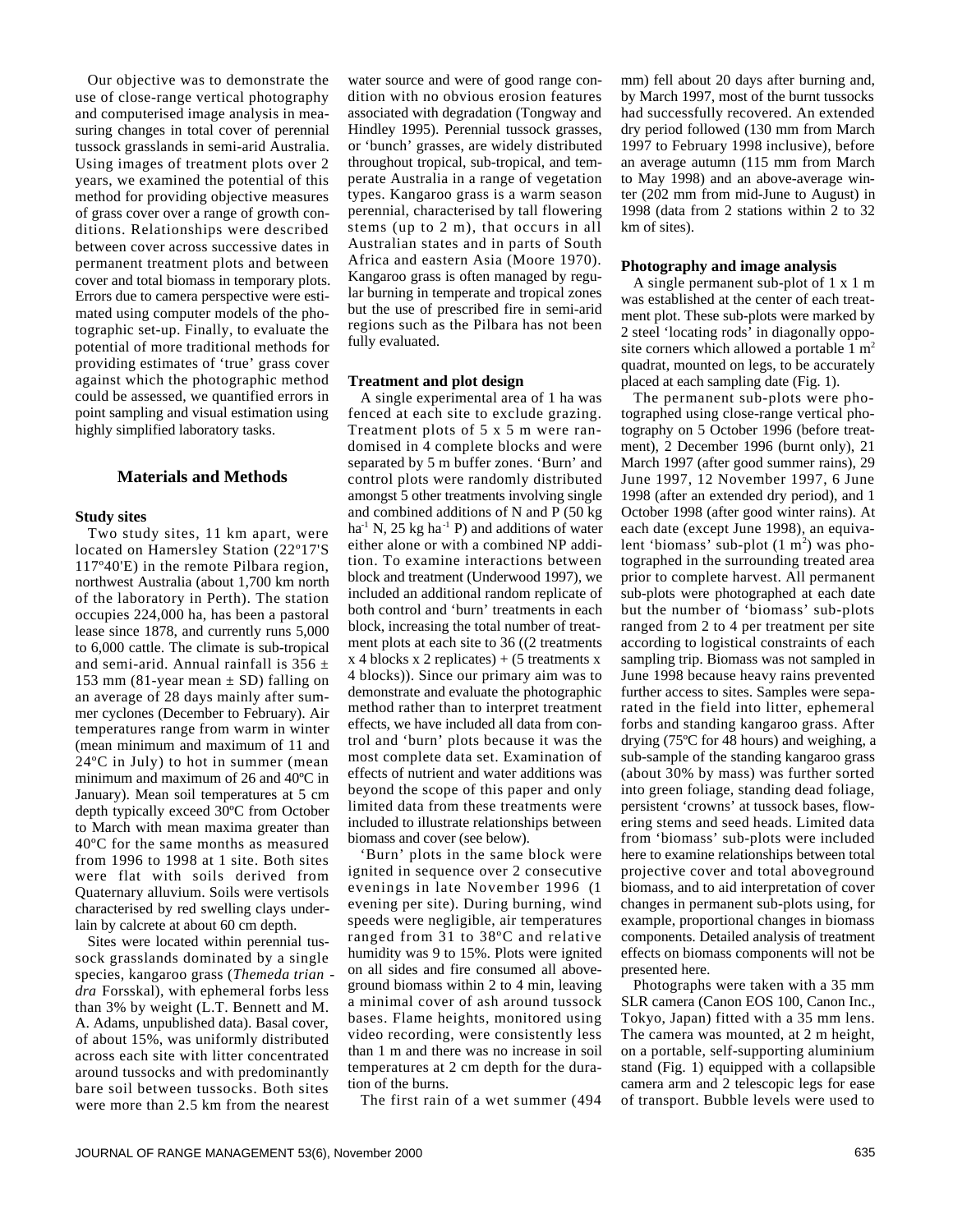

**Fig. 1. Schematic diagram of the photographic set-up. The camera was mounted using a quick-release mechanism and its vertical position was checked by placing a hand-held bubble level against the camera lens (not shown). The support pipe and 2 locating rods (in diagonally opposite corners) were permanently placed to mark the location of permanent sub-plots. The camera stand was attached to a base-plate when photographing temporary 'biomass' sub-plots.**

ensure that the stand, camera, and resulting images were vertical. Using standard slide film (negative dimensions 24 x 36 mm) and a camera focal length of 35 mm, the imaged area, of about  $1.\overline{4}$  x 2.1 m, adequately covered a 1  $m^2$  sub-plot. A lesser focal length (for example, 28 mm) would increase the angle of coverage but would increase lens distortion, whereas a greater focal length (for example, 50 mm) would decrease distortion but would require a less practical camera height of about 3 m to cover the same ground area. To ensure uniform lighting, the sub-plot and surrounding area was shaded with a screen of close-mesh cloth and a flash was used. A tile with a number of colored squares ('color tile', Fig. 1) was attached to the side of the portable quadrat to assist with color correction of images during later editing. Images were captured on 100 ASA color slide film (Sensia II 100, Fuji Photo Film Co., Ltd., Tokyo, Japan). One person could easily manage the camera stand and 2 persons could comfortably photograph a whole site of 36 permanent sub-plots within 2 to 2.5 hours.

The central 24 x 30 mm of each slide, which included the outer-edges of the quadrat and the color tile, was scanned using a high resolution film scanner ('Nikon LS-1000', Nikon Inc., Melville, N.Y., optical resolution 2,400 dpi), to create a 600 x 750 pixel image at 72 dpi. These raw images were saved as uncompressed JPEG files and were edited and analysed using Adobe Photoshop (Adobe Systems Inc., San Jose, Calif.). Individual images were subsequently adjusted for color by using the black, white, and grey points on the color tile, and by increasing both contrast and brightness by 50%. The area defined by the internal edges of the quadrat  $(1 \text{ m}^2)$  was copied and rescaled to give a final image size of 500 x 500 pixels. Thus, each pixel represented a ground area of about 2 x 2 mm.

Images were analysed for cover in batches according to site and date to accommodate changes in soil brightness and lighting conditions. Total projective plant cover, including standing kangaroo grass and the minor components of litter and ephemeral forbs, was estimated by selecting and deleting soil-colored pixels as follows:

1. Two control and 2 'burn' images, representing the full range of cover for that site and date, were combined in one image (that is,  $1,000 \times 1,000$ pixels).

- 2. The combined image was converted from 24-bit ( $2^{24}$  or millions of colors) to 8-bit  $(2^8 \text{ or } 256 \text{ colors})$  to create a custom 'Color Look Up Table' (CLUT) that was weighted towards the spectrum of the image.
- 3. All images were converted to 8-bit color using the custom CLUT created in step 2.
- 4. Soil colors (in this case browns and reds) were selected from the CLUT to create a customised color range.
- 5. Pixels within this color range were selected and recolored white, the remaining pixels (that is, plant cover) were recolored black (Fig. 2) and the percentage of black pixels was recorded.

Using Photoshop's automated 'action' and 'batch' commands (version 4 or later), 36 cropped images could be analysed for total cover in less than 90 min. This time included visual checks for accuracy by comparing classified images with raw images.

## **Errors in photographic method**

Since cover was estimated using images taken from a single camera point, we expected some errors due to displacement associated with tussock height and to lens distortion. We estimated these errors across a range of covers using computergenerated 3-D models. We compared vertically-projected 'model' cover with cover estimated from the perspective of a virtual 'camera'. Virtual 'tussocks' were constructed using a 3-D animation package (Specular Infini-D, Specular International Ltd., Amherst, Mass.) and were designed according to field-observations of leaf length (maximum 30 cm) and leaf angle  $(most < 45^{\circ}$  from the horizontal). Each virtual 'tussock' consisted of 28 identical flat, linear 'leaves' joined at the base and arranged evenly around the central axis at a range of angles (6 'leaves' at each of 15, 30, 45, and 60º and 4 leaves at 75º from the horizontal). We created a range of 'tussock' sizes by varying the length of constituent 'leaves' between 10 and 30 cm. Varying numbers of 'tussocks' were randomly arranged within a scaled 2 x 2 m area, within which a 1 x 1 m 'quadrat' was centrally located at a height of 20 cm. A virtual 'camera', configured to simulate a 35 mm SLR camera with a 35 mm lens, was positioned at 2 m height directly above the central  $1 \text{ m}^2$  'quadrat'. That is, the set-up of the virtual 'camera' was a geometrically accurate model of the field set-up (Fig. 1) and the distortion and displacement modeled by the virtual 'camera' was equivalent to that associated with the real camera in the field.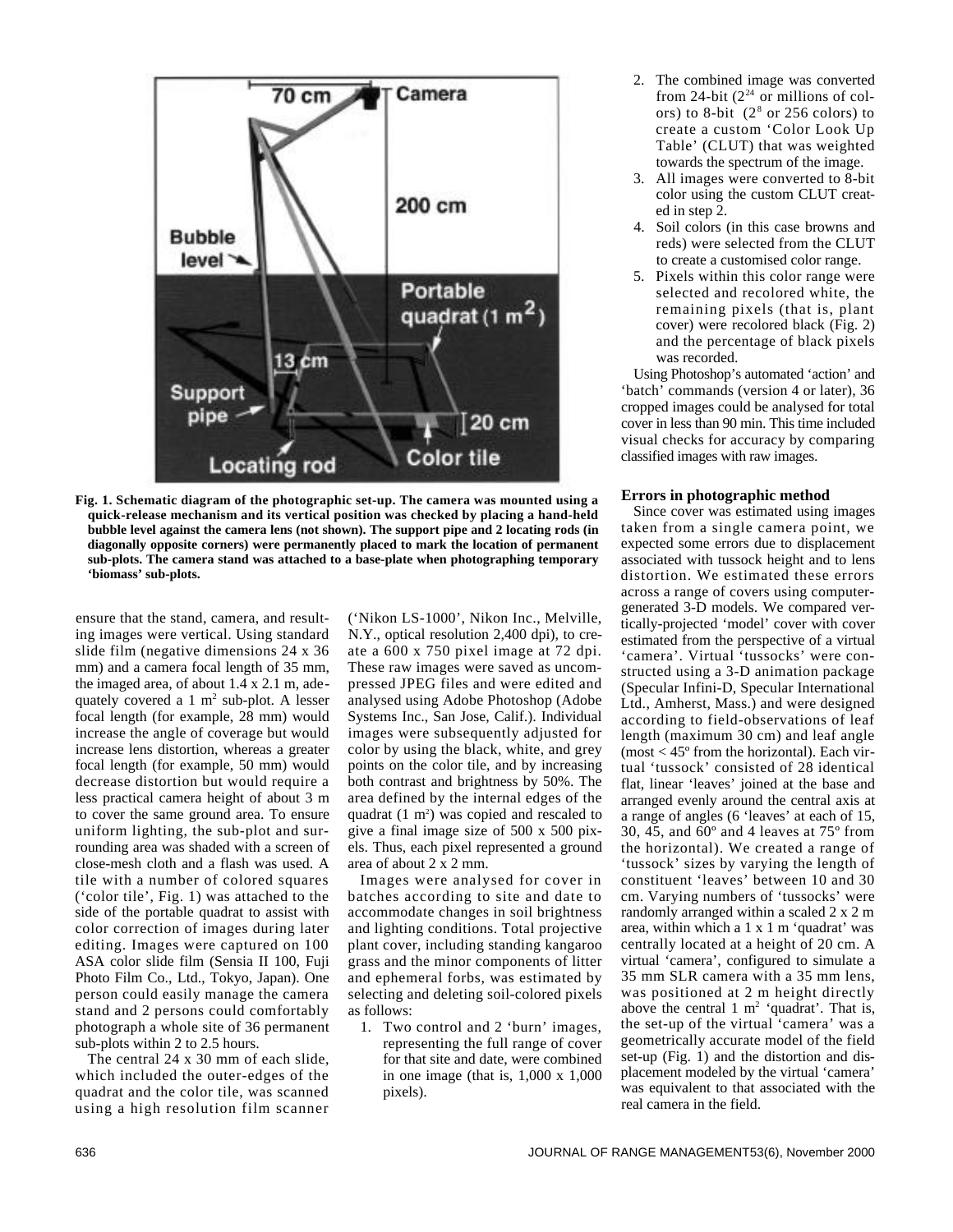

Two 'images' of the modeled 2 x 2 m area were generated—the first was a direct vertical projection at 20 cm height (used for 'model' cover), and the second a 'camera' view (for 'estimated model' cover). Each 'image' was cropped to the internal edges of the central 'quadrat' before measurement of total cover using color discrimination of 'tussock' and background pixels. To reflect frequency distributions of cover in the field, this procedure was repeated 5 times in each of 5 cover classes (20 to 40%, 40 to 60%, 60 to 70%, 70 to 80%, and 80 to 90%) giving a range of 'model' covers from 25 to 88%. The lower limit was near that measured in the field and the upper limit was restricted by the number of tussocks that could physically fit within the 2 x 2 m area. Thus, while not an exact representation of field conditions because, for example, the distribution of litter around tussock bases was not simulated, the model allowed examination of potential error across a range of cover conditions. We did not examine errors due to topographic displacement, since both sites in this study were flat; however, we envisage that the camera attachment could be adapted to allow rotation so that the camera was positioned parallel with the main slope while the stand was kept on a vertical plane.

Additional errors in the photographic method included the misclassification of pixels. We considered these errors to be minimal as soil and plant colors were easily distinguished and classified images were carefully checked for accuracy against raw images. Quantifying total error, including misclassification error, would require a measure of 'true' cover against which the photographic method could be assessed. Preliminary evaluations at the study sites indicated that traditional field estimates of cover, such as point sampling and visual estimation, were prone to errors associated with observer subjectivity and inconsistency and could not provide reliable cover estimates. Further analysis of point sampling and visual estimation, using greatly simplified tasks in the laboratory (see below), confirmed that these methods were unreliable and could not be used to 'truth' our estimates of grass cover. Instead, we used indirect indicators to illustrate the photographic method's accuracy and precision, such as the strength of relationships between biomass and photographic cover in 'biomass' sub-plots, and between photographic cover on successive sampling dates in permanent sub-plots (given that the cover estimates from each date were independently derived using date-specific color tables).

#### **Errors in other methods of cover estimation**

As mentioned above, we assessed the potential errors in 2 traditional field measures of cover—point sampling and visual estimation—using simplified tasks in the laboratory. This involved estimating the 'cover' of black pixels in classified blackand-white images of permanent  $1 \text{ m}^2$  subplots (Fig. 2). Classified images were used because they contained the same fine-textured patterning as quadrats in the field, and because, unlike raw images, the actual 'cover' was known, allowing an exact calculation of the accuracy of each estimate ('percentage black' minus 'estimated percentage black'). As such, the measured errors were conservative because the use of 2-dimensional, duo-tone images would decrease errors due to, for example, observer fatigue and observer perspective in the field.

Five classified images ('replicates') from each of 6 cover classes (20 to 40%, 40 to 60%, 60 to 70%, 70 to 80%, 80 to 90%, and 90 to 100%) were chosen to reflect frequency distributions of cover in the field, giving a range of 'percentage black' from 22 to 97%. To assess pointsampling, sets of random 'points' were generated using a purpose-built computer program. Each 'point' was a single pixel (out of a total 250,000 pixels per image)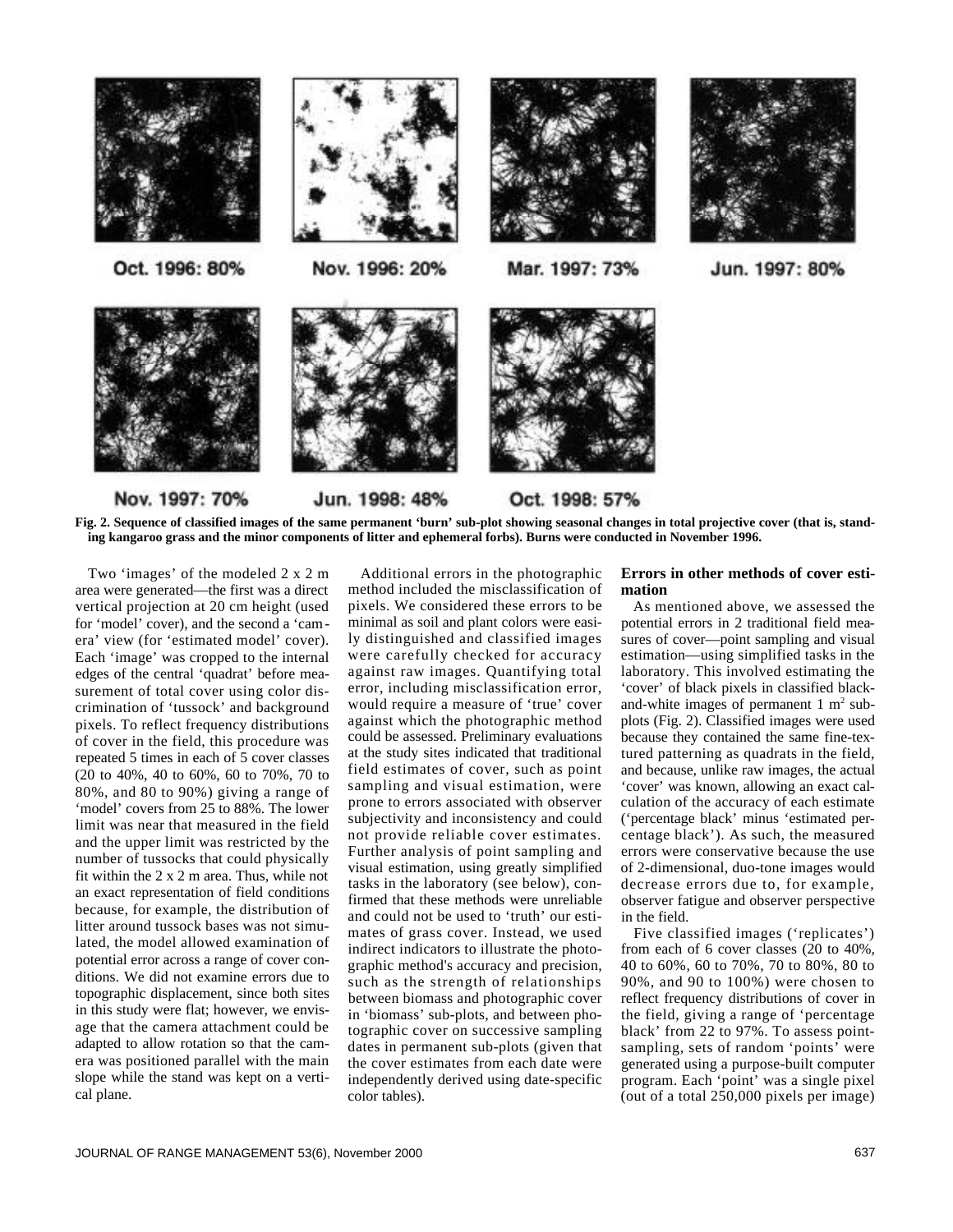

**Fig. 3. Changes in total projective cover (including standing kangaroo grass and minor components of litter and forbs) in permanent sub-plots of control and 'burn' treatments. Values are means across site and block (n = 16; bars = SEM). Asterisks indicate significant** differences between treatments in the change in cover between 2 successive dates (\*<sup>\*\*\*\*</sup> significant at  $P \le 0.05$  and 0.001, respectively).

equivalent to a ground area of 2 x 2 mm. For each of the 30 test images, 5 sets of each of 10, 20, 50, 100, 200, 500, and 1,000 points were sampled (a total of 35 sets per image). The points in each set were classified as either black or white and the 'estimated percentage black' calculated. For visual estimation of cover, the same 30 test images were printed for observation by 5 trained ecologists with similar practical experience of herbaceous cover estimation. Images were sampled at random for inclusion in 2 'arrangements' each comprised of 6 images on 5 pages. Before estimating the 'cover' of black pixels for each arrangement, each observer studied 6 black-and-white images illustrating the full range of covers. These reference images were then removed and covers of test images were estimated, to the nearest 1%, at the observer's leisure (typically 20 seconds per image).

## **Statistical analyses**

Effects of treatment (control vs 'burn'), site, and block on changes in photographic cover of permanent sub-plots between 2 successive sampling dates were tested using the difference in cover as the dependent variable in an analysis of variance with block nested within site. Since permanent sub-plots were repeatedly photographed, the additional effect of sampling date was tested using cover as the dependent variable in a multivariate repeated measures analysis of variance (after Rowell and Walters 1976, Green 1993). Relationships between cover and biomass in 'biomass' sub-plots, and between cover in permanent sub-plots

across successive dates, were examined using scatter plots. Differences between regression lines were tested using co-variate analysis.

Effects of cover class on simulated photographic error were tested using the difference between 'model' and 'estimated model' cover in a single factor analysis of variance. For point sampling of classified images, effects of cover class, replicate, and number of points on absolute differences between 'percentage black' and 'estimated percentage black', were analysed using a partially nested analysis of variance with replicate nested within cover class. A similar model was used to examine effects of cover class, replicate, observer, and image arrangement on visual estimates of 'percentage black' in classified images. All analyses used the models of SuperANOVA (Abacus Concepts, Inc., Berkeley, Calif.).

# **Results and Discussion**

## **Treatment and seasonal effects measured using photographic method**

Images of the permanent sub-plots provided a clear record of seasonal changes in growth form and cover of the perennial grasses. Most images showed excellent discrimination between soil and plant material and cover estimates were easily



**Fig. 4. Relationships between total projective cover in permanent sub-plots at any sampling date (time 'x') and total cover at the previous sampling date (time 'x-1'). The slope and intercept of the regression line between covers in June 1998 and November 1997 (black cir**cles) were significantly different  $(P < 0.001)$  from other regressions  $(Y = -47.2 + 1.4 X;$ **adjusted r<sup>2</sup> = 0.71). Regression lines where time 'x' represented June 1997, November 1997** and October 1998 were not significantly different (combined regression:  $Y = 8.0 + 0.9 X$ ; **adjusted r<sup>2</sup> = 0.81). The relationship between cover in March 1997 and October 1996 was removed for clarity because data were clustered in the top right corner.**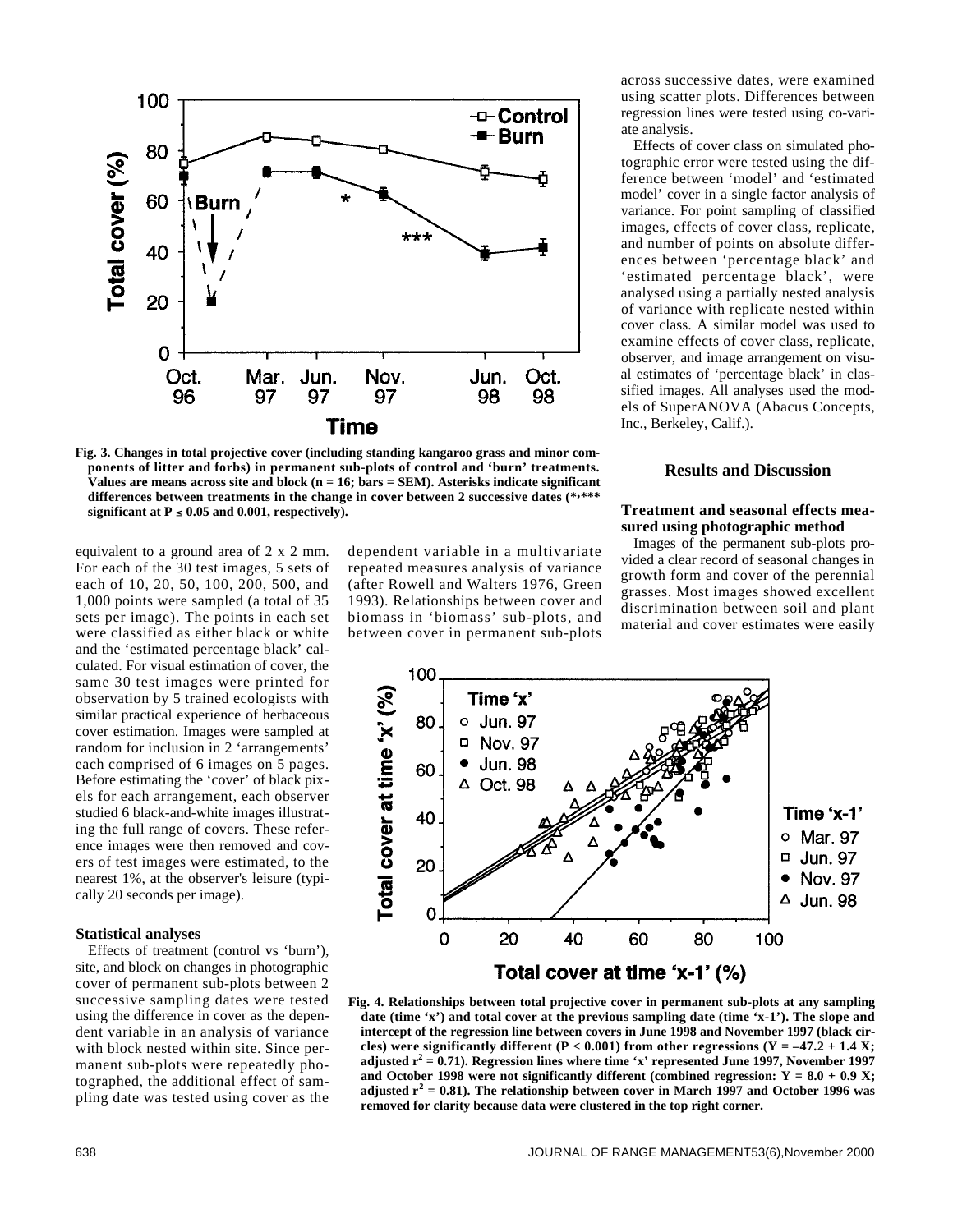obtained using the described image-analysis technique. A sequence of classified images from a 'burn' plot (Fig. 2) clearly illustrated both the recovery of tussocks after fire and the periods of growth and decline. Tussocks were compact with relatively upright foliage (maximum length 30 cm) during periods of active growth (March 1997 and October 1998). As the time since rain increased (June 1997 to June 1998), tussocks were reduced to low, rounded hummocks (leaf length 15 cm). Litter was consistently concentrated around tussock bases, leaving open spaces between tussocks at all dates, and averaged 10% of aboveground biomass for the study period (data from control 'biomass' sub-plots). Ephemeral forbs were never more than 3% of aboveground biomass and typically contributed less than 1% of total plant projective cover. Tall flowering stems, produced after the summer rains of 1996/97, were flattened by strong winds and added to projective cover while they persisted (June 1997 and November 1997). Movement of these stems sometimes affected image clarity; the problem was only significant in 'N-added' subplots where stem biomass and height were significantly increased after summer rains (L. T. Bennett and M. A. Adams, unpublished data).

The utility of an objective and consistent method for estimating total projective cover was demonstrated by clear treatment effects through time (Fig. 3) and strong relationships between cover on successive dates (Fig. 4). Using multivariate repeated measures analysis of variance, we detected significant effects of both treatment ( $P <$ 0.001) and sampling date ( $P < 0.001$ ) on total cover in permanent sub-plots (effects of site and block were insignificant in all analyses). Burning reduced total projective cover at all sampling dates (Fig. 3). Moreover, a significant interaction between treatment and date indicated that cover in 'burn' and control sub-plots responded differently to seasonal changes. For example, decreases in cover between June 1997 and November 1997 and between November 1997 and June 1998 were significantly greater in 'burn' subplots relative to control sub-plots using the difference in cover between 2 dates as the dependent variable in an univariate analysis of variance. It seems likely that removal of cover by burning increased the exposure of plants during the hot and abnormally dry summer of 1997/98 (December 1997 to February 1998). Retained cover in control sub-plots provided direct 'insulation' or otherwise ame-



**Fig. 5. Relationships between total projective cover and total aboveground biomass (that is, standing kangaroo grass, litter and ephemeral forbs) in 'biomass' sub-plots. In order to increase the range covered, data were from control and 'burn' treatments and from treatments involving additions of nutrients and water. Lines of best fit were logarithmic** (shown) and were not significantly different for the 3 dates in 1997 ( $Y = -30 + 42 \log X$ ; adjusted  $r^2 = 0.72$ ). Relationships were different for October 1996 (Y =  $-224 + 122 \log X$ ; **adjusted**  $r^2 = 0.83$ **) and October 1998** (Y = –172 + 91 logX; adjusted  $r^2 = 0.74$ ).

liorated local microclimate, and helped to prolong leaf function and residence time in an extremely arid environment. This interpretation was supported by relationships between cover near the start of summer in November 1997 and at the next sampling date in June 1998 (Fig. 4). The slope of the regression for these 2 dates was significantly greater than for other consecutive dates. A simple and clear explanation is that where cover before the onset of the hot dry summer was less than 70% (as it was in most 'burn' sub-plots), subsequent changes in cover were greater than in periods of less severe weather. Since data from 'burn' sub-plots were included to demonstrate the potential of the photographic method in monitoring treatment effects through time (Austin 1981), a detailed interpretation of treatment effects is not included here and is the subject of ongoing research.

Strong relationships between projective cover and total aboveground biomass (Fig. 5) indicated the accuracy of cover estimates from image analysis and demonstrated the method's practical application. The strength of these relationships was probably due to the predominance of a single grass species and the relative absence of spreading forbs. However, as in other studies of perennial grasslands (Friedel and Shaw 1987), there was no universal relationship between cover and biomass. Instead, relationships varied according to the time of sampling, with different equations for October 1996, March to November 1997, and October 1998 (Fig. 5). These equations represented growth in different seasons within different years, following rains in autumn 1996, summer 1996/97 and winter 1998, indicating that relationships between cover and biomass were 'fixed' between periods of growth and that the form of the relationship was determined by the season of rain and the magnitude of growth responses. For example, less cover was required to produce up to 400 g  $m^2$  of biomass in October 1998, after good winter rains, than in other months (Fig. 5). The different form of the relationship in October 1998 was probably due to a combination of the greater proportional mass of green foliage relative to all other dates (17% vs 12%, data from 'biomass' sub-plots) and the more upright orientation of foliage (see Fig. 2). These characteristics were, in turn, due to the season of growth—to the favourable conditions for new growth associated with 'effective' winter rainfall and to the above-mentioned effects of the preceding dry period on other components of the standing biomass. These data indicate that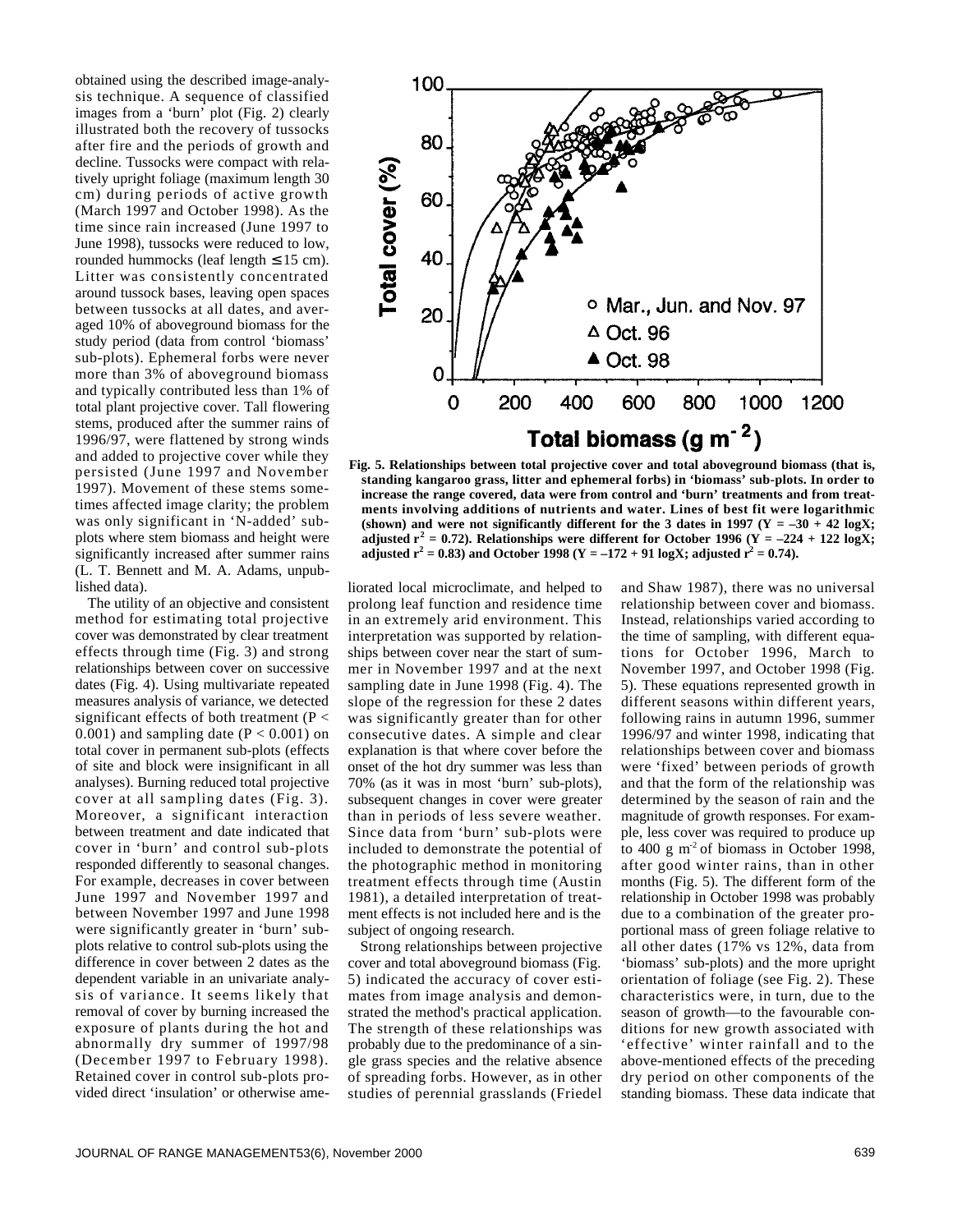**Table 1. Absolute difference (%) between actual and estimated cover for each of 3 cover methods. Actual cover was 'model' cover for the virtual 'camera', and 'percentage black' for point sampling and visual estimation. Values are across all observations of individual actual covers and by actual cover classes.**

|                                | All observations |      |           |          |                | Cover class $(\% )$ |              |              |              |               |  |
|--------------------------------|------------------|------|-----------|----------|----------------|---------------------|--------------|--------------|--------------|---------------|--|
| Method                         | n                | X    | <b>SD</b> | Range    | $20 -$<br>40   | $40-$<br>60         | $60 -$<br>70 | $70-$<br>80  | $80 -$<br>90 | $90 -$<br>100 |  |
|                                |                  | (% ) |           | (% )     |                | (% )                |              |              |              |               |  |
| Virtual 'camera'               | 25               | 4    | 1.3       | $1 - 7$  | 3              | 4                   | 4            |              | 4            |               |  |
| Point sampling <sup>2</sup>    |                  |      |           |          |                |                     |              |              |              |               |  |
| 10 points                      | 150              | 10   | 7.4       | $0 - 33$ | 11             | 12                  | 11           | 12           | 10           |               |  |
| 20 points                      | 150              | 8    | 6.5       | $0 - 31$ |                | 10                  | 9            |              |              |               |  |
| 50 points*                     | 150              |      | 3.3       | $0 - 20$ |                | $\overline{4}$      |              |              |              |               |  |
| 100 points**                   | 150              |      | 2.6       | $0 - 16$ |                |                     |              |              |              |               |  |
| 200 points***                  | 150              |      | 1.8       | $0 - 9$  |                |                     |              |              |              |               |  |
| 500 points**                   | 150              |      | 1.1       | $0 - 6$  |                |                     |              |              |              |               |  |
| $1,000$ points**               | 150              |      | 0.9       | $0 - 5$  | $\overline{c}$ | $\overline{c}$      |              |              |              |               |  |
| Visual estimation <sup>2</sup> |                  |      |           |          |                |                     |              |              |              |               |  |
| All observers $(n = 5)$ ***    | 300              |      | 6.4       | $0 - 30$ | 6              | 10                  |              | <sub>6</sub> |              |               |  |
| Most accurate observer         | 60               |      | 3.6       | $0 - 13$ |                |                     |              |              |              |               |  |
| Least accurate observer**      | 60               | 14   | 8.3       | $0 - 30$ | 11             | 20                  | 18           | 16           | 10           |               |  |

<sup>1</sup>All 'estimated model' covers were less than 'model' covers (by 4 % on average). 'Model' cover ranged from 25 to 88% and was the vertically projected cover of computer models of grass 'tussocks' in a 1 m<sup>2</sup> quadrat. 'Estimated model' cover was measured using a virtual 'camera' (35 mm lens) at 2 m above the center of each simulated quadrat.<br><sup>2</sup> Descentes a healt' grass of from 22 to 07% and west t

'Percentage black' ranged from 22 to 97% and was the percentage of black pixels in classified images of 1 m<sup>2</sup> treatment sub-plots. 'Estimated percentage black' was measured by computerised point sampling or by visual estimation using the same classified black-and-white images.

\*, \*\*, \*\*\* Significant effect of cover class at P 0.05, 0.01, and 0.001, respectively.

substantial errors may result from assuming consistent relationships between total cover and total biomass. Estimates of productivity from cover at large scales should therefore take into account measures of grass form (for example, foliage orientation) and of the proportional mass of green material (analogous to measures of greenness in satellite imagery, Pickup et al. 1994).

#### **Errors in estimates of cover and advantages of photographic method**

Using computer models of grass 'tussocks' and a virtual 'camera', we found a linear relationship, with a slope near unity, between 'estimated model' cover (using a 'camera' view) and 'model' cover (direct vertical projection at 20 cm height). The relationship between these measures was strong ('estimated model' =  $-2.09 + (0.97)$ 'model'); adjusted  $r^2 = 1.00$ ), as might be expected, and clearly demonstrated that 'estimated model' cover was always less than 'model' cover, with differences averaging 4% (range from 1 to 7%) irrespective of cover class (Table 1). These data show that perspective errors associated with the photographic method were constant and that they could be accounted for through systematic adjustment. Alternatively, cover estimates from the photographic method would not need to be adjusted for perspective in many experimental situations where relative rather than absolute differences between, for example, treatments or sampling dates, were of interest.

In contrast to the consistency of perspective errors in the photographic method, errors using point sampling or visual estimation of classified images were significantly different between cover classes (Table 1). On average, absolute differences between 'percentage black' and 'estimated percentage black', using either of these methods, were greatest where 'percentage black' was 40 to 60% or 60 to 70% and least where 'percentage black' was 90 to 100% (Table 1). This is consistent with field studies by Sykes et al. (1983) that errors in visual estimates of ground cover were greatest near covers of 50% and least at the extremes of 0 and 100%. While such heterogeneity of error can be reduced by angular transformation of cover data, significant interactions between observer and cover class (P < 0.01, see also Sykes et al. 1983), imply considerable difficulty in adjusting for errors across a range of covers if estimates are made by more than 1 observer.

The observer had a significant effect on visual estimates of cover in classified images, with average differences between 'percentage black' and 'estimated percentage black' ranging from 4 to 14% and estimates of 'percentage black' in individual test images out by as much as 30% (Table 1). Averaged across all observers, errors here were low (7%) when compared with the 10 to 20% accuracy expected in field studies (Sykes et al. 1983, Kennedy and Addison 1987), reflecting the simplified task of estimating cover in 2-dimensional, duo-tone images. The arrangement of images did not significantly affect accuracy of visual estimates, but there were significant interactive effects between

observer and image arrangement (P < 0.05) and between cover class and image arrangement ( $P < 0.05$ ); further evidence that errors associated with this method are unpredictable. For point sampling, the effect of point number on accuracy was highly significant ( $P < 0.001$ ). Differences between 'percentage black' and 'estimated percentage black', across all observations, were significantly greater using 10 compared to 20 points (10 vs 8%), 20 compared to 50 points (8 vs 4%), 50 compared to 100 points (4 vs 3%), and 100 compared to 1000 points (3 vs 1%, Table 1). Using this highly simplified evaluation of point sampling, 100 or more points per 1  $m<sup>2</sup>$  quadrat would be required to estimate total projective cover to within less than 5% across a range of cover classes. We would expect the required number to increase to at least 200 points in the field given additional sources of error due to inconsistencies associated with observer fatigue and observer perspective (that is, observation of points from oblique angles rather than directly above). This level of sampling could equate to as much as 4 field hours per quadrat (Stampfli 1991) and might be compared to the capacity to take 36 photographs within 2.5 hours using the photographic method described here.

The variable error of both the visual estimation and point sampling methods in simplified laboratory tasks, supported our preliminary conclusion that neither technique could provide measures of 'true' grass cover against which the photographic method could be assessed. Orthophotos,